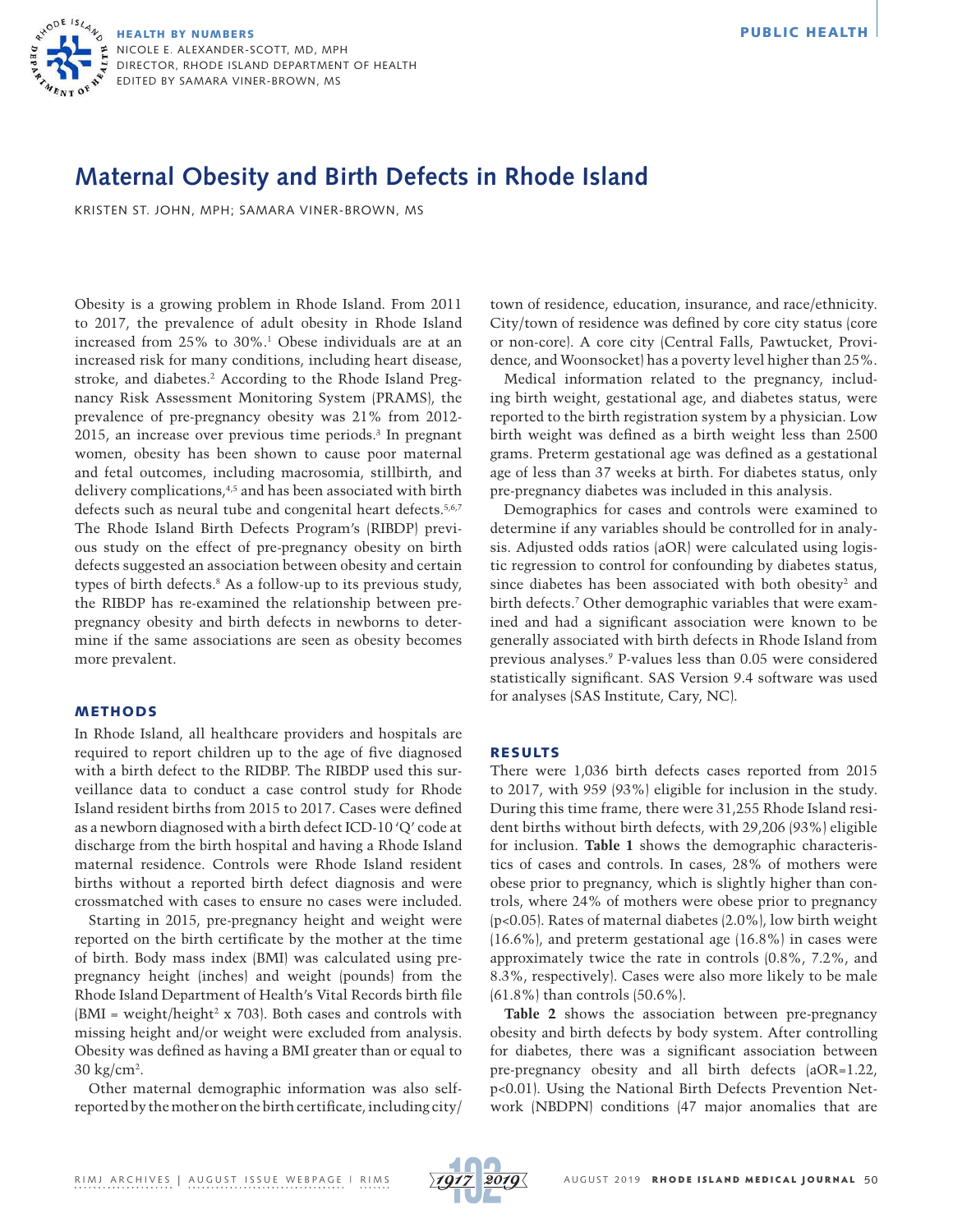## **Table 1.** Comparison of Demographic Information for Cases and Controls

| Variable                    | Cases<br>$(n=959)$ (%) | Controls<br>$(n=29,206)$ $(\%)$ |  |  |  |  |  |
|-----------------------------|------------------------|---------------------------------|--|--|--|--|--|
| Obese (BMI >30)*            |                        |                                 |  |  |  |  |  |
| Yes                         | 268 (28.0%)            | 6,965 (23.9%)                   |  |  |  |  |  |
| No                          | 691 (72.0%)            | 22,241 (76.2%)                  |  |  |  |  |  |
| Diabetes (Pre-gestational)* |                        |                                 |  |  |  |  |  |
| Yes                         | 19 (2.0%)              | 228 (0.8%)                      |  |  |  |  |  |
| No                          | 939 (97.9%)            | 28,926 (99.0%)                  |  |  |  |  |  |
| Birth Weight*               |                        |                                 |  |  |  |  |  |
| Low (<2500g)                | 159 (16.6%)            | 2,096 (7.2%)                    |  |  |  |  |  |
| Normal                      | 798 (83.2%)            | 27,025 (92.5%)                  |  |  |  |  |  |
| Gestational Age*            |                        |                                 |  |  |  |  |  |
| Preterm (<37 weeks)         | 161 (16.8%)            | 2,415 (8.3%)                    |  |  |  |  |  |
| Term                        | 794 (83.1%)            | 26,695 (91.4%)                  |  |  |  |  |  |
| $Sex*$                      |                        |                                 |  |  |  |  |  |
| Male                        | 593 (61.8%)            | 14,765 (50.6%)                  |  |  |  |  |  |
| Female                      | 366 (38.2%)            | 14,440 (49.4%)                  |  |  |  |  |  |
| Maternal Age                |                        |                                 |  |  |  |  |  |
| $<$ 20                      | 48 (5.0%)              | 1,234 (4.2%)                    |  |  |  |  |  |
| $20 - 34$                   | 722 (75.3%)            | 22,336 (76.5%)                  |  |  |  |  |  |
| >34                         | 189(19.7%)             | 5,636 (19.3%)                   |  |  |  |  |  |
| City/Town*                  |                        |                                 |  |  |  |  |  |
| $Core**$                    | 463 (48.3%)            | 11,578 (39.6%)                  |  |  |  |  |  |
| Non-Core                    | 495 (51.6%)            | 17,628 (60.4%)                  |  |  |  |  |  |
| Race/Ethnicity*             |                        |                                 |  |  |  |  |  |
| Non-Hispanic White          | 516 (53.8%)            | 17,346 (59.4%)                  |  |  |  |  |  |
| Non-Hispanic Black          | 96 (10.0%)             | 2,320 (7.9%)                    |  |  |  |  |  |
| Hispanic                    | 275 (28.7%)            | 7,119 (24.4%)                   |  |  |  |  |  |
| Asian                       | 37 (3.4%)              | 1,502 (5.1%)                    |  |  |  |  |  |
| Other/Unknown               | 35 (3.6%)              | 919 (3.1%)                      |  |  |  |  |  |
| Insurance*                  |                        |                                 |  |  |  |  |  |
| Public                      | 625 (65.2%)            | 16,809 (57.6%)                  |  |  |  |  |  |
| Private                     | 319 (33.3%)            | 11,242 (38.5%)                  |  |  |  |  |  |
| None                        | 7(0.7%)                | 191 (0.6%)                      |  |  |  |  |  |
| Education*                  |                        |                                 |  |  |  |  |  |
| <12th grade                 | 135 (14.0%)            | 3,207 (11.0%)                   |  |  |  |  |  |
| 12th grade                  | 204 (22.0%)            | 5,698 (19.5%)                   |  |  |  |  |  |
| >12th grade                 | 520 (54.2%)            | 18,000 (61.6%)                  |  |  |  |  |  |

\* The p-value was less than 0.05.

\*\*A core city (Central Falls, Pawtucket, Providence, and Woonsocket) has a poverty level higher than 25%.

|                                                                       |  | $\blacksquare$ |  |  |  |  |
|-----------------------------------------------------------------------|--|----------------|--|--|--|--|
| Before and After Controlling for Diabetes, Rhode Island, 2015-2017    |  |                |  |  |  |  |
| Table 2. Association between Pre-pregnancy Obesity and Birth Defects, |  |                |  |  |  |  |

| <b>Body System</b>               | Cases<br>(n) | Unadjusted<br><b>Odds Ratio</b><br>(Confidence<br>Interval) | Adjusted<br>Odds Ratio*<br>(Confidence<br>Interval) | p-value<br>for<br>aOR |
|----------------------------------|--------------|-------------------------------------------------------------|-----------------------------------------------------|-----------------------|
| Overall birth defects            | 959          | 1.24<br>$(1.07 - 1.43)$                                     | 1.22<br>$(1.06 - 1.41)$                             | < 0.01                |
| <b>NBPDN</b> birth defects       | 486          | 1.29<br>$(1.06 - 1.57)$                                     | 1.25<br>$(1.03 - 1.53)$                             | 0.03                  |
| Cardiovascular<br>defects        | 296          | 1.25<br>$(0.98 - 1.62)$                                     | 1.23<br>$(0.95 - 1.59)$                             | 0.12                  |
| Septal<br>heart defects          | 183          | 1.26<br>$(0.91 - 1.74)$                                     | 1.25<br>$(0.91 - 1.73)$                             | 0.17                  |
| Conotruncal<br>heart defects     | 20           | 2.11<br>$(0.86 - 5.12)$                                     | 1.87<br>$(0.74 - 4.75)$                             | 0.19                  |
| Obstruction<br>heart defects     | 20           | 2.11<br>$(0.64 - 4.68)$                                     | 1.77<br>$(0.70 - 4.54)$                             | 0.23                  |
| Orofacial defects                | 47           | 1.49<br>$(0.80 - 2.75)$                                     | 1.45<br>$(0.77 - 2.72)$                             | 0.25                  |
| Genitourinary<br>defects         | 239          | 1.09<br>$(0.82 - 1.46)$                                     | 1.07<br>$(0.79 - 1.43)$                             | 0.68                  |
| Musculoskeletal<br>defects       | 309          | 1.09<br>$(0.84 - 1.41)$                                     | 1.04<br>$(0.80 - 1.35)$                             | 0.79                  |
| <b>Central Nervous</b><br>System | 52           | 1.33<br>$(0.72 - 2.41)$                                     | 1.29<br>$(0.69 - 2.41)$                             | 0.42                  |
| Respiratory                      | 25           | 2.93<br>$(1.34 - 6.42)$                                     | 2.96<br>$(1.35 - 6.48)$                             | < 0.01                |
| Eye/Ear/Face/Neck                | 32           | 1.90<br>$(0.93 - 3.90)$                                     | 1.92<br>$(0.94 - 3.93)$                             | 0.08                  |
| <b>Digestive</b>                 | 62           | 1.19<br>$(0.69 - 2.09)$                                     | 1.19<br>$(0.68 - 2.08)$                             | 0.54                  |

\*The adjusted odds ratio (aOR) was obtained by performing logistic regression, controlling for diabetes status and compares those with birth defects to those without a birth defect.

considered important for national surveillance) as a proxy for more serious birth defects, there was also a significant association seen after adjusting for diabetes (aOR=1.25, p=0.03). The respiratory system was the only body system to show a significant association with obesity (aOR=2.96, p< 0.01).

## **DISCUSSION**

Rhode Island women who were obese prior to pregnancy had an increased risk of having a baby with a birth defect, especially a more serious birth defect tracked by the NBDPN or a respiratory system birth defect. A strong relationship between NBDPN anomalies and pre-pregnancy obesity was also seen in 2007 to 2009 data.<sup>8</sup>

The association between obesity and respiratory system birth defects, such as choanal atresia and pulmonary hypoplasia, was not observed previously. This body system had a small number of cases during this time frame, which limits